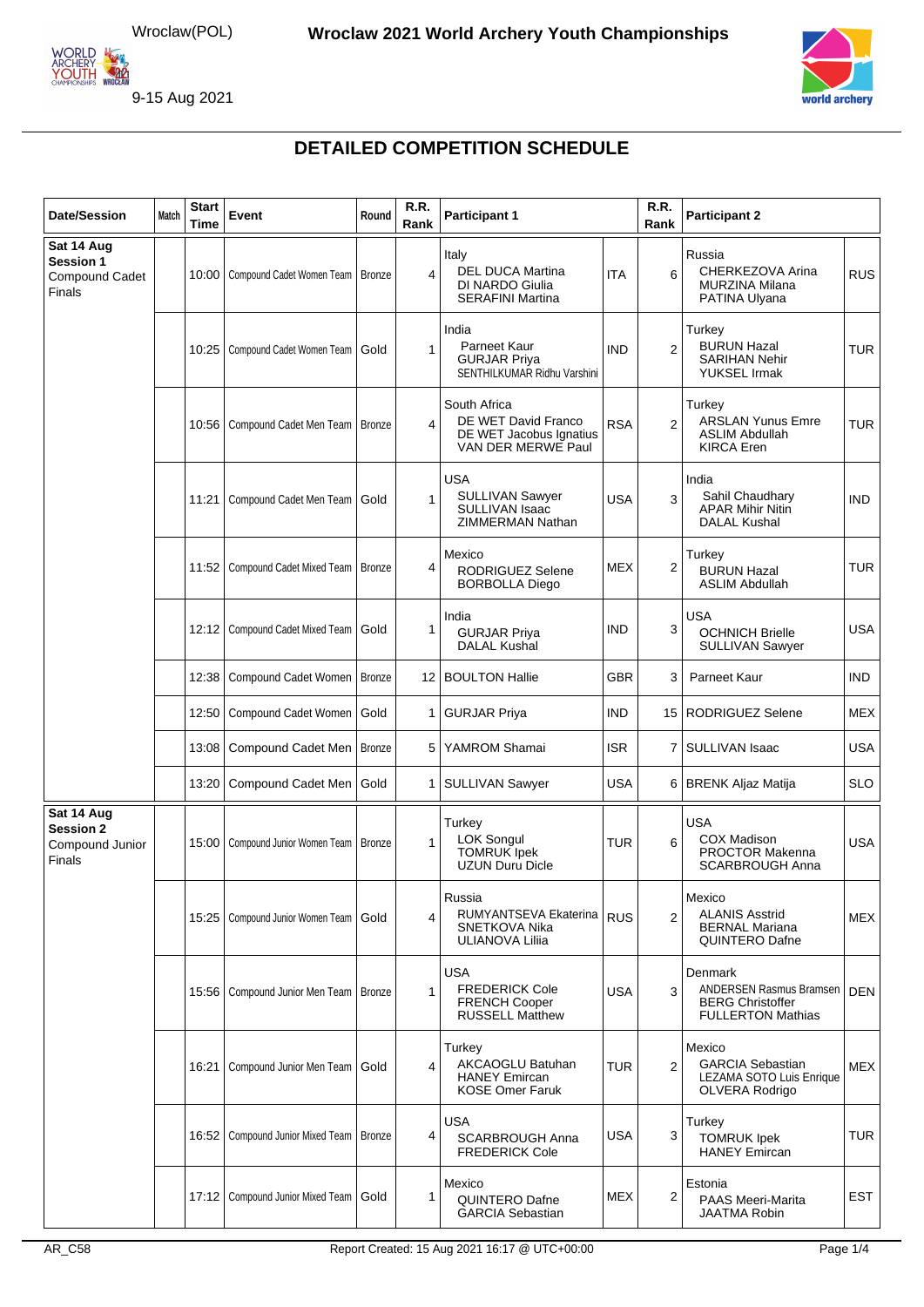



| Date/Session                                  | Match I | <b>Start</b><br>Time | Event                                  | Round | R.R.<br>Rank | R.R.<br><b>Participant 1</b><br>Rank |            |  | <b>Participant 2</b>  |            |
|-----------------------------------------------|---------|----------------------|----------------------------------------|-------|--------------|--------------------------------------|------------|--|-----------------------|------------|
| Sat 14 Aug<br>(Cont.)                         |         |                      | 17:38   Compound Junior Women   Bronze |       |              | 13   SCARBROUGH Anna                 | <b>USA</b> |  | 3   PAAS Meeri-Marita | <b>EST</b> |
| <b>Session 2</b><br>Compound Junior<br>Finals |         |                      | 17:50   Compound Junior Women   Gold   |       |              | 8 CHAUDHARY Sakshi                   | <b>IND</b> |  | 7 MLINARIC Amanda     | <b>CRO</b> |
|                                               |         |                      | 18:08   Compound Junior Men   Bronze   |       | 12           | YADAV Rishabh                        | <b>IND</b> |  | 3 GARCIA Sebastian    | <b>MEX</b> |
|                                               |         | 18:20                | Compound Junior Men   Gold             |       |              | 8 JAATMA Robin                       | <b>EST</b> |  | 42   MANGELLE Mateo   | <b>FRA</b> |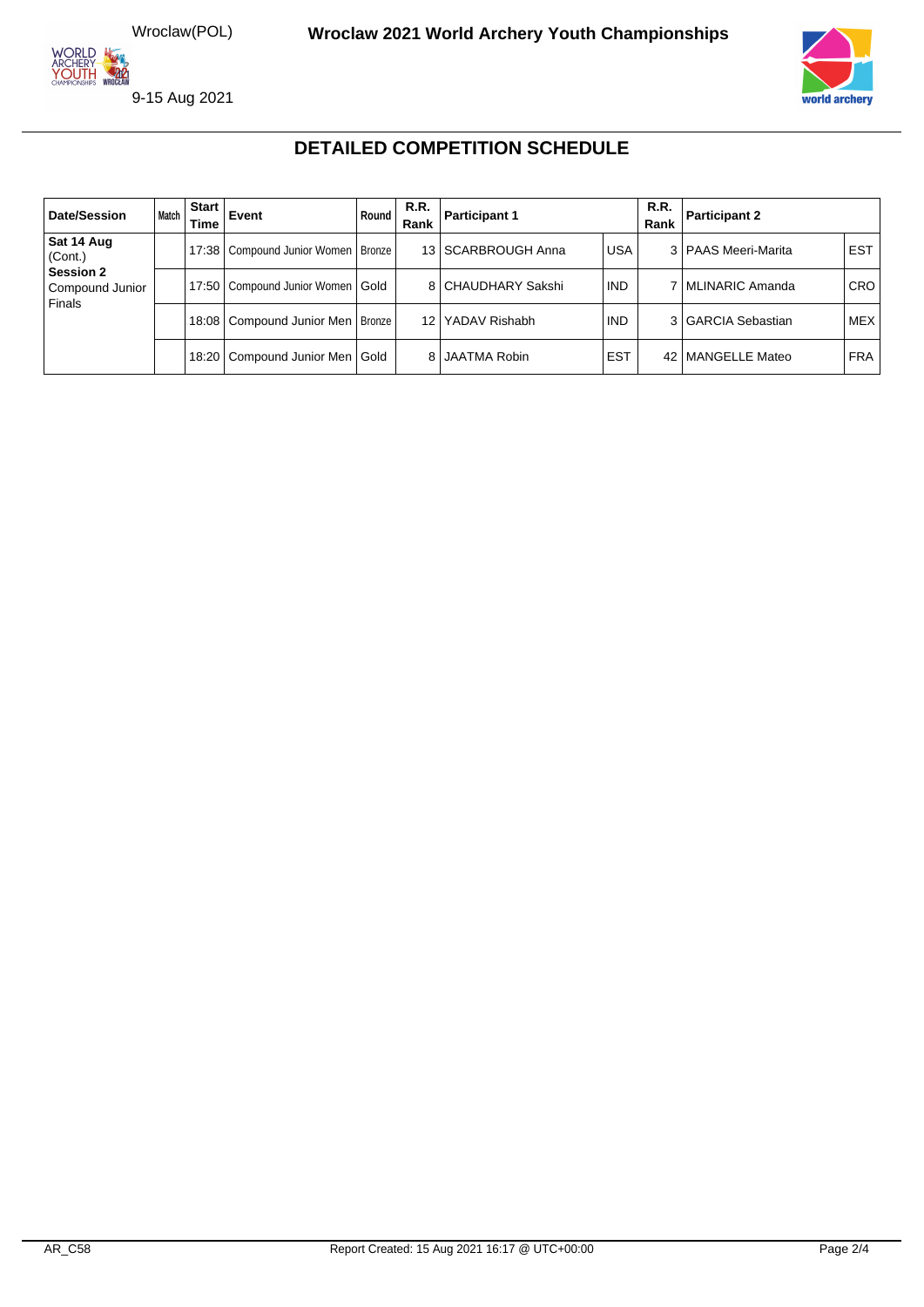



| <b>Date/Session</b>                                              | Match | <b>Start</b><br><b>Time</b> | <b>Event</b>                      | Round         | R.R.<br>Rank   | <b>Participant 1</b>                                                                  |            | R.R.<br>Rank   | <b>Participant 2</b>                                                                 |            |
|------------------------------------------------------------------|-------|-----------------------------|-----------------------------------|---------------|----------------|---------------------------------------------------------------------------------------|------------|----------------|--------------------------------------------------------------------------------------|------------|
| Sun 15 Aug<br><b>Session 1</b><br><b>Recurve Cadet</b><br>Finals |       |                             | 10:00   Recurve Cadet Women Team  | <b>Bronze</b> | 5              | India<br>. Tamnna<br>. Avani<br><b>ALONE Manjiri Manoj</b>                            | <b>IND</b> | 10             | Germany<br><b>KELLERER Regina</b><br><b>KLINGER Johanna</b><br><b>RASCHKE Leonie</b> | <b>GER</b> |
|                                                                  |       |                             | 10:25   Recurve Cadet Women Team  | Gold          | $\mathbf{1}$   | France<br><b>CORDEAU Amélie</b><br><b>LOPEZ Caroline</b><br><b>SEBASTIAN Victoria</b> | <b>FRA</b> | 6              | Ukraine<br>CHERNYK Dzvenyslava<br><b>HORLACH Iryna</b><br><b>KOVAL Daria</b>         | UKR        |
|                                                                  |       |                             | 10:56   Recurve Cadet Men Team    | Bronze        | 4              | Spain<br><b>DABAN BAINES Jorge</b><br><b>MERIDA Javier</b><br><b>ROIG ROIG Toni</b>   | <b>ESP</b> | 6              | Italy<br><b>DEZANI Simone</b><br>POERIO PITERÀ Francesco<br><b>ZAGHIS Francesco</b>  | <b>ITA</b> |
|                                                                  |       | 11:21                       | Recurve Cadet Men Team            | Gold          | $\mathbf{1}$   | India<br>Amit Kumar<br><b>CHANGMAI Bishal</b><br><b>RUHAL Vickey</b>                  | <b>IND</b> | $\overline{7}$ | France<br><b>BARITEAUD Iban</b><br><b>BAUDAIN Yanis</b><br><b>THIRION Baptiste</b>   | <b>FRA</b> |
|                                                                  |       |                             | 11:52   Recurve Cadet Mixed Team  | <b>Bronze</b> | $\mathbf{1}$   | France<br><b>LOPEZ Caroline</b><br><b>BARITEAUD Iban</b>                              | <b>FRA</b> | 10             | Spain<br>RAMOS VALIENTE Lucía<br><b>MERIDA Javier</b>                                | <b>ESP</b> |
|                                                                  |       |                             | 12:12   Recurve Cadet Mixed Team  | Gold          | 5              | Japan<br>MIWA Sae<br>YAHATA Haruma                                                    | <b>JPN</b> | 3              | India<br>. Tamnna<br><b>CHANGMAI Bishal</b>                                          | IND.       |
|                                                                  |       | 12:38                       | Recurve Cadet Women               | <b>Bronze</b> | 29             | <b>ALONE Manjiri Manoj</b>                                                            | <b>IND</b> | 35 I           | <b>ROEFFEN Quinty</b>                                                                | <b>NED</b> |
|                                                                  |       |                             | 12:50   Recurve Cadet Women       | Gold          | $\mathbf{1}$   | <b>LOPEZ Caroline</b>                                                                 | <b>FRA</b> | 2 I            | <b>KOCUR Ceren</b>                                                                   | <b>TUR</b> |
|                                                                  |       |                             | 13:08   Recurve Cadet Men         | <b>Bronze</b> | 9 <sup>1</sup> | ZHANGBYRBAY Dauletkeldi                                                               | <b>KAZ</b> | 3              | <b>CHANGMAI Bishal</b>                                                               | <b>IND</b> |
|                                                                  |       | 13:20                       | Recurve Cadet Men                 | Gold          |                | 5   HENRIKSEN Ludvig Njor                                                             | <b>DEN</b> | $\overline{2}$ | <b>BARITEAUD Iban</b>                                                                | <b>FRA</b> |
| Sun 15 Aug<br><b>Session 2</b><br>Recurve Junior<br>Finals       |       |                             | 15:00   Recurve Junior Women Team | <b>Bronze</b> | 5              | India<br><b>BARI Komalika</b><br><b>PUNIA Tisha</b><br><b>VERMA Tanisha</b>           | <b>IND</b> | $\overline{7}$ | Ukraine<br><b>ILLIASH Varvara</b><br>NAUMOVA Zhanna<br><b>TRETIAKOVA Iryna</b>       | <b>UKR</b> |
|                                                                  |       |                             | 15:25   Recurve Junior Women Team | Gold          | $\mathbf{1}$   | Japan<br>SHIBUYA Juri<br>SONODA Waka<br><b>WATANABE Mao</b>                           | <b>JPN</b> | 6              | Russia<br>BUDAZHAPOVA Tujana<br><b>GILMANOVA Marija</b><br>NAMDAKOVA Viktoria        | <b>RUS</b> |
|                                                                  |       |                             | 15:56 Recurve Junior Men Team     | <b>Bronze</b> | 9              | Italy<br><b>BILISARI Matteo</b><br><b>GREGORI Francesco</b><br><b>NOVATI Federico</b> | <b>ITA</b> | 6              | <b>USA</b><br><b>COWLES Trenton</b><br>OH Joonsuh<br><b>SCARBORO Josef</b>           | <b>USA</b> |
|                                                                  |       | 16:21                       | Recurve Junior Men Team           | Gold          | 4              | Spain<br>SANCHEZ Yun<br>SANTOS DEL VALLE Manuel<br><b>SOLERA Jose Manuel</b>          | <b>ESP</b> | $\overline{2}$ | India<br><b>BOMMADEVARA Dhiraj</b><br>CHOUDHARY Aditya<br>SALUNKHE Parth Sushant     | <b>IND</b> |
|                                                                  |       | 16:52                       | Recurve Junior Mixed Team         | <b>Bronze</b> | 4              | Russia<br><b>BUDAZHAPOVA Tujana</b><br><b>OSOROV Buianto</b>                          | <b>RUS</b> | 2              | Germany<br><b>IDENSEN Elina</b><br><b>VETTER Jonathan</b>                            | GER        |
|                                                                  |       |                             | 17:12   Recurve Junior Mixed Team | Gold          | 1              | Spain<br><b>CANALES Elia</b><br>SANCHEZ Yun                                           | <b>ESP</b> | 6              | India<br><b>BARI Komalika</b><br><b>SALUNKHE Parth Sushant</b>                       | <b>IND</b> |